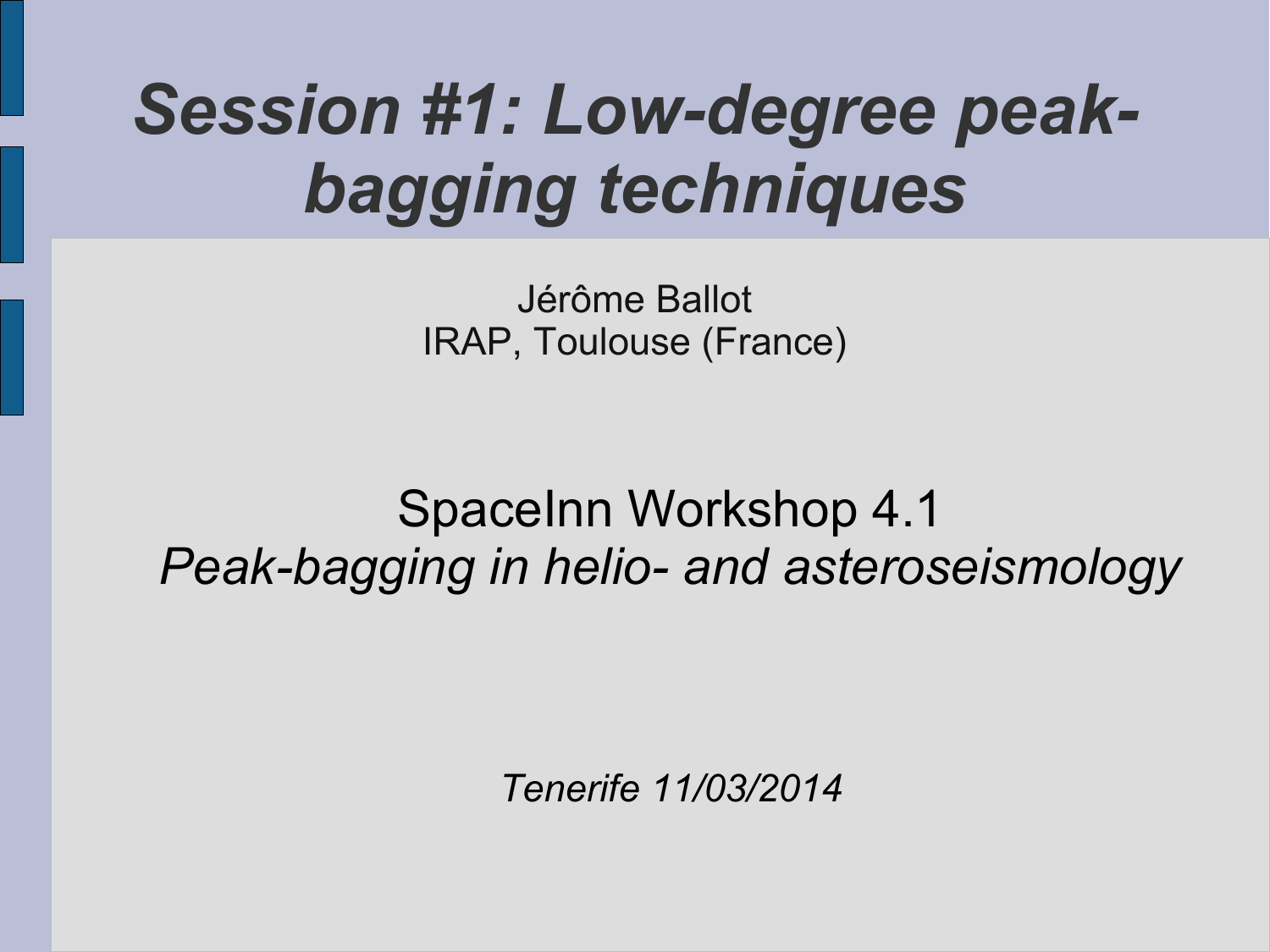## *Context & Aims of session #1*

- Concerned observations:
	- low-*l* <=> *l* ≤ 3 (or 4)
		- Sun as a star observation
		- Asteroseismology
	- for intermediate- & high-*l* => Session #4
- Focus on solar-type oscillations
	- classical pulsators out of scope of this session
- Extracting mode from a power spectrum
	- PS is assumed to be already computed
- Aim  $#1$ : define the state of the art and needed developments
- Aim #2: define more precisely the pipeline to be delivered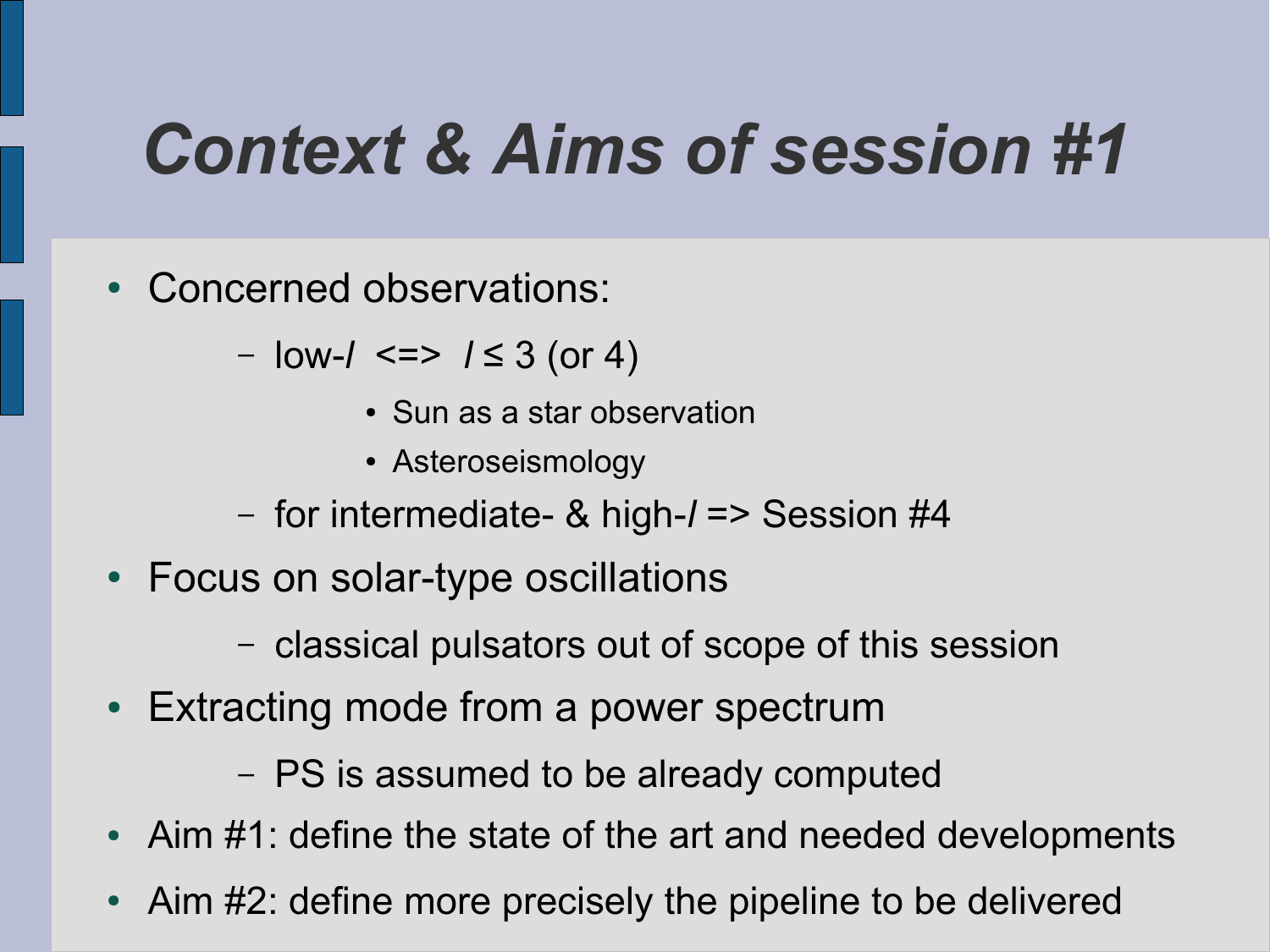### *Models of modes*

- modes = multiplet of 2/+1 Lorentzian profiles
- Parameters:

– Sun: ν, H, Γ, ν s , *a* (asymmetry)

- $\cdot$  H(m)/H(m=I) are fixed instrument dependence
- Star: ν, H, Γ, ν s , *i* (inclination)
	- no asymmetry;  $H(m)/\Sigma$   $H(m) = f(i)$

– (radial)

• About splitting  $v_{\rm s}$ : one splitting for a given mode OR different splittings for different *m*.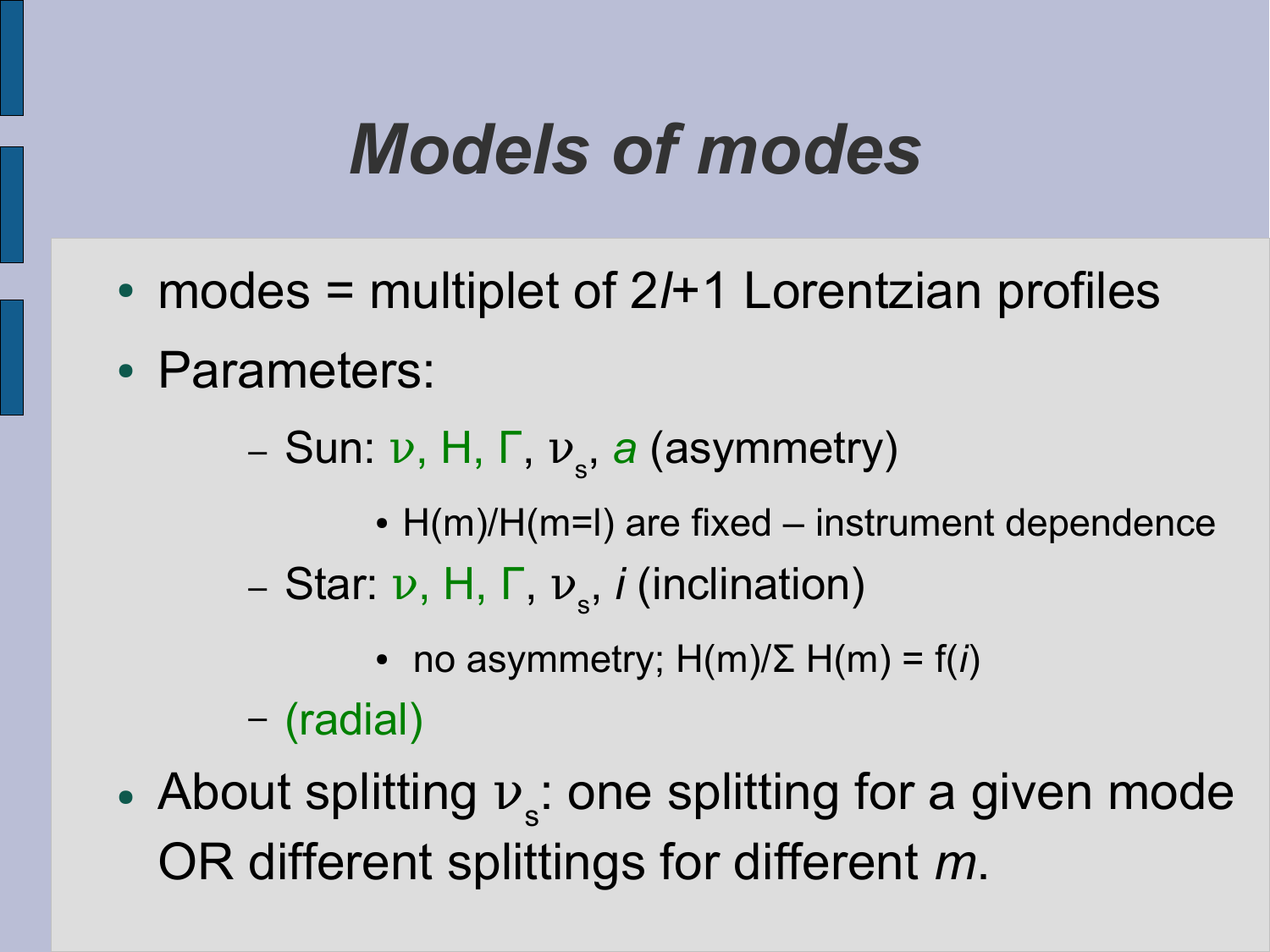# *Fitting approaches*

- $\bullet$  local fit = one mode or one pair 02 or 13 (or sometimes 3 modes 024)
	- Usual for the Sun (and GK-type stars)
	- all parameters are free and independent
		- some p. are fixed at high freq  $\leq Q$
- Global fit = the whole spectrum
	- usual for other stars
	- reducing the number of free parameters
		- general 1 value for H, Γ per large spacing <- Q
		- H(*l*) / H(*l*=0) is global (fixed or not) <- Q
		- $\bullet\,$  i is global,  $\mathcal{V}_{_{\mathbf{S}}}$  is global for pure p modes
	- Importance of the background: fixed / free w constraints <- Q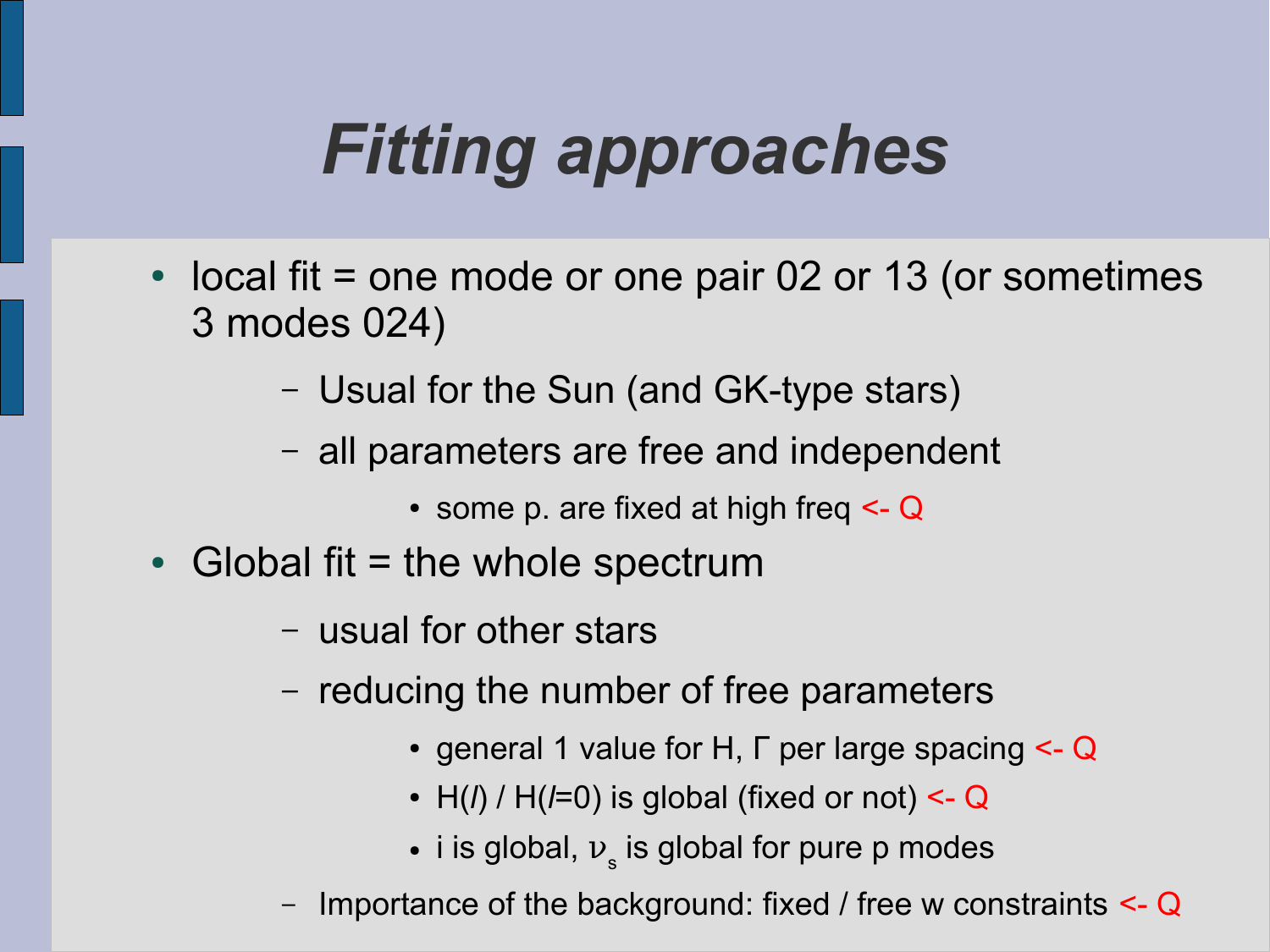## *Estimation of parameters*

- 2 main approaches
	- Punctual estimations (Frequentist approach)
		- Maximum likelihood estimation (MLE)
		- Maximum posterior probability (MAP)
		- used for the Sun, fast, pb of local max, error estimation
	- Sampling methods of posterior probability (Bayesian approach)
		- Markov Chain Monte Carlo
		- Nested Sampling <- Enrico
		- developed for other stars, slow, global view of space parameters, model comparison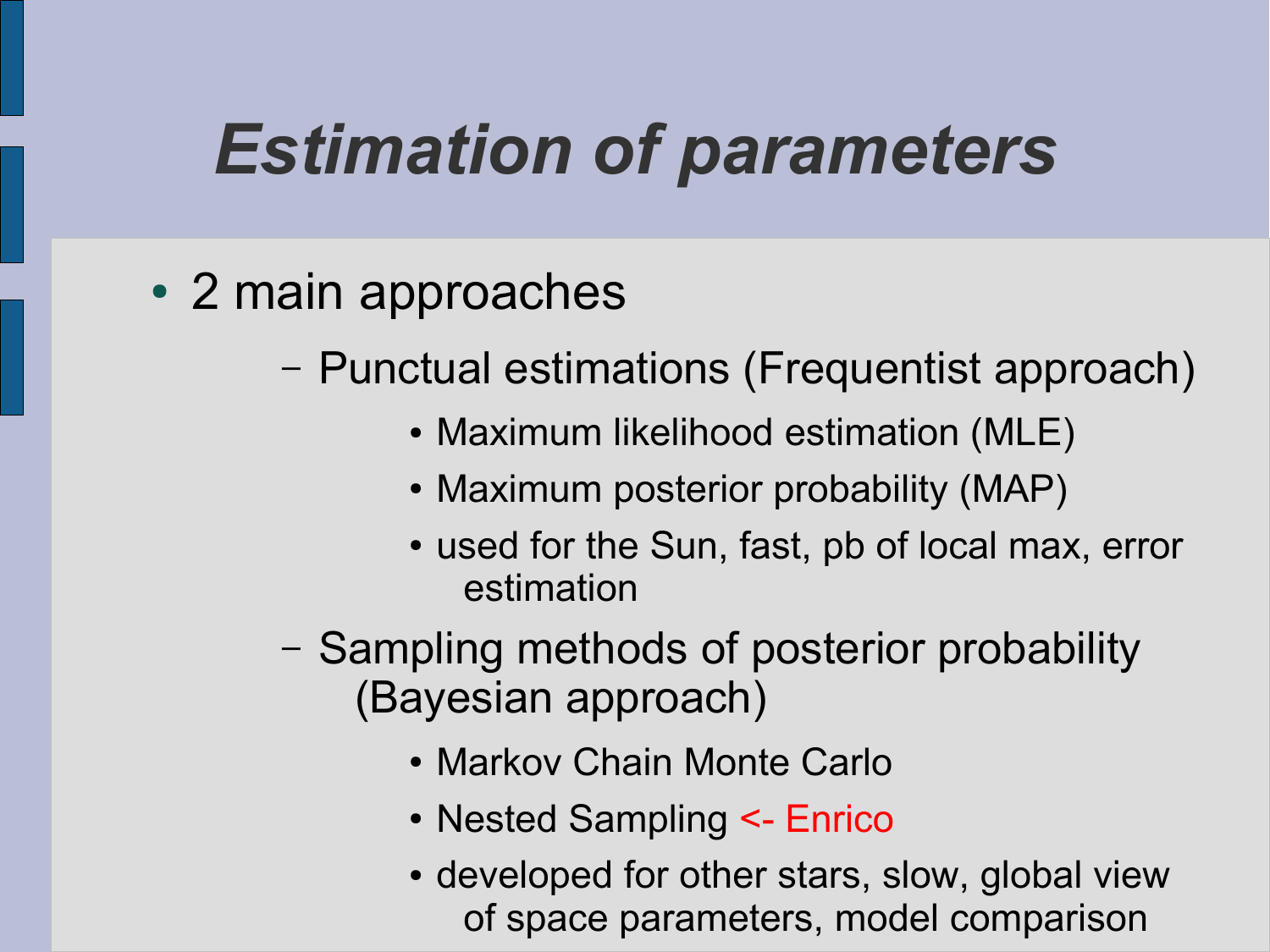## *Guesses & priors*

- Q: How to define guesses?
	- especially for automated pipeline
- Q: How to define priors (for Bayesian approach)?
	- Uniform prior *IS* a prior
		- Example: uniform *i* ≠ isotropic distribution isotropic distribution  $\leftrightarrow$   $p(i)$  d*i* = sin*i* d*i*
	- Impact of priors <- Q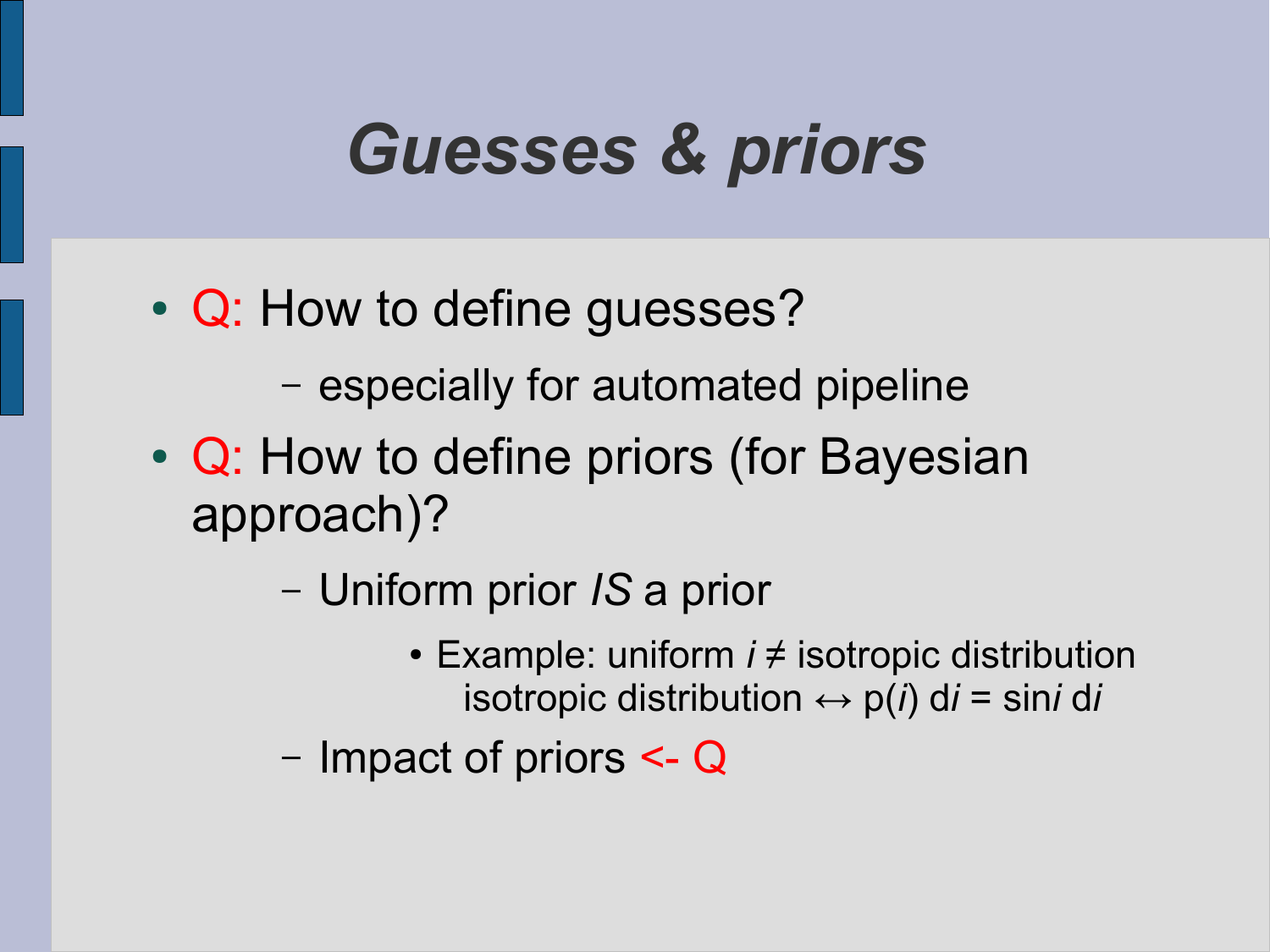# *Different "regimes"*

- Solar Case
	- Q: Do High frequencies need a special treatment? (HF: small separation  $\sim$  width). What about low frequencies (Γ< or ~ bin or low S/N) ?
- 3 categories of solar-like stars
	- GK-type star (most similar to the Sun)
		- Q: is a global fit necessary?
	- F-type star (02 are blended)
		- Q: can we survive without a Bayesian method?
	- sub-giants (mixed modes appear)
		- Q: how to treat mixed modes? (problem of guesses, hypotheses about Η, Γ,  $\boldsymbol{\nu}_\mathrm{s}$  are no more valid)
	- RG beyond the scope of this discussion (or not?)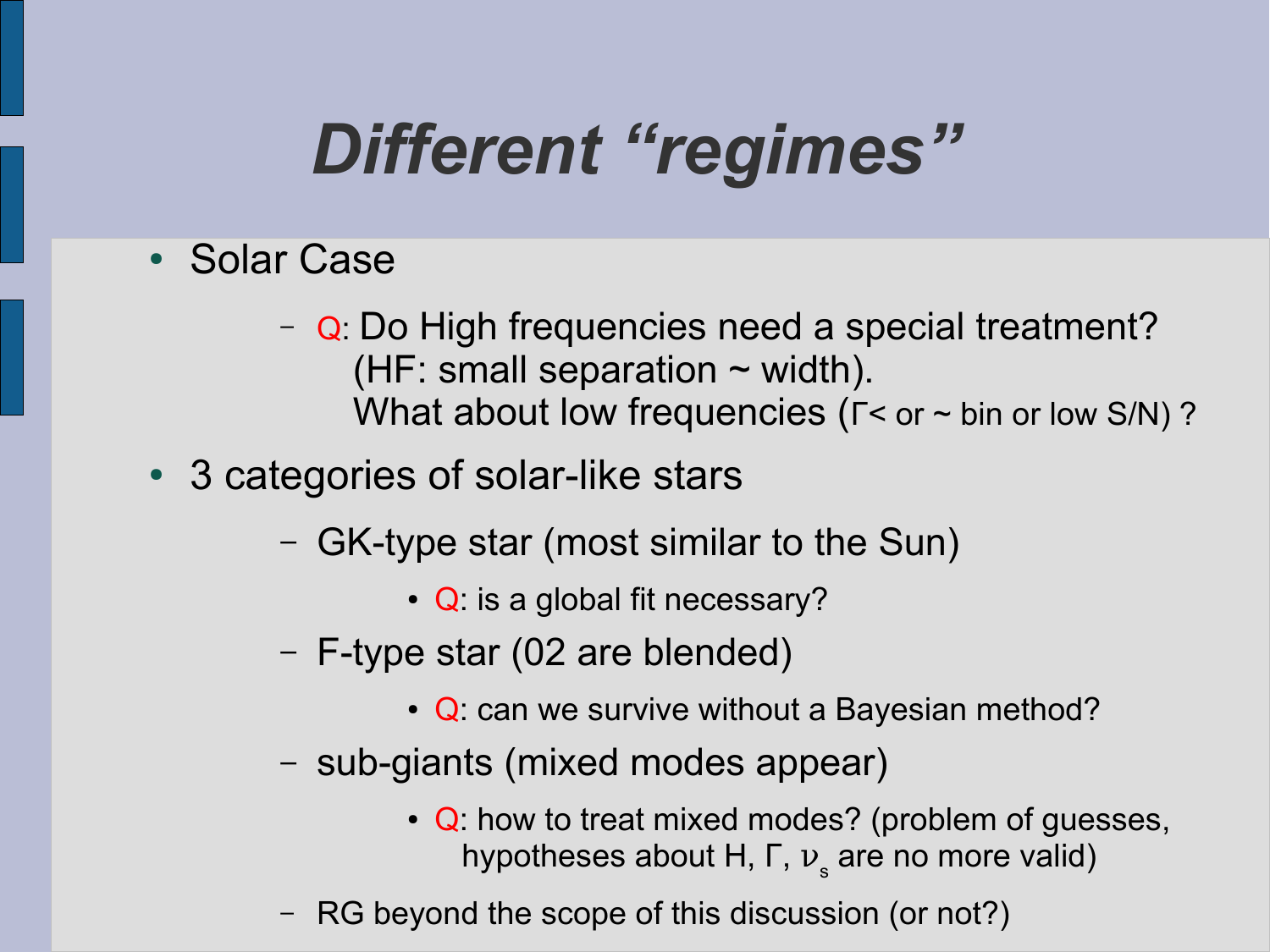#### *Error estimation*

- Natural for sampling methods
	- direct access to PDF
	- Q: How to summarize the PDF?
		- median: invariant by variable change
- $\bullet$  MLE -> estimation from the Hessian matrix
	- based on the Cramér-Rao bound
		- only a lower limit of errors
		- need to be computed for the exact values of parameters, not the fitted one (by definition, never fulfilled).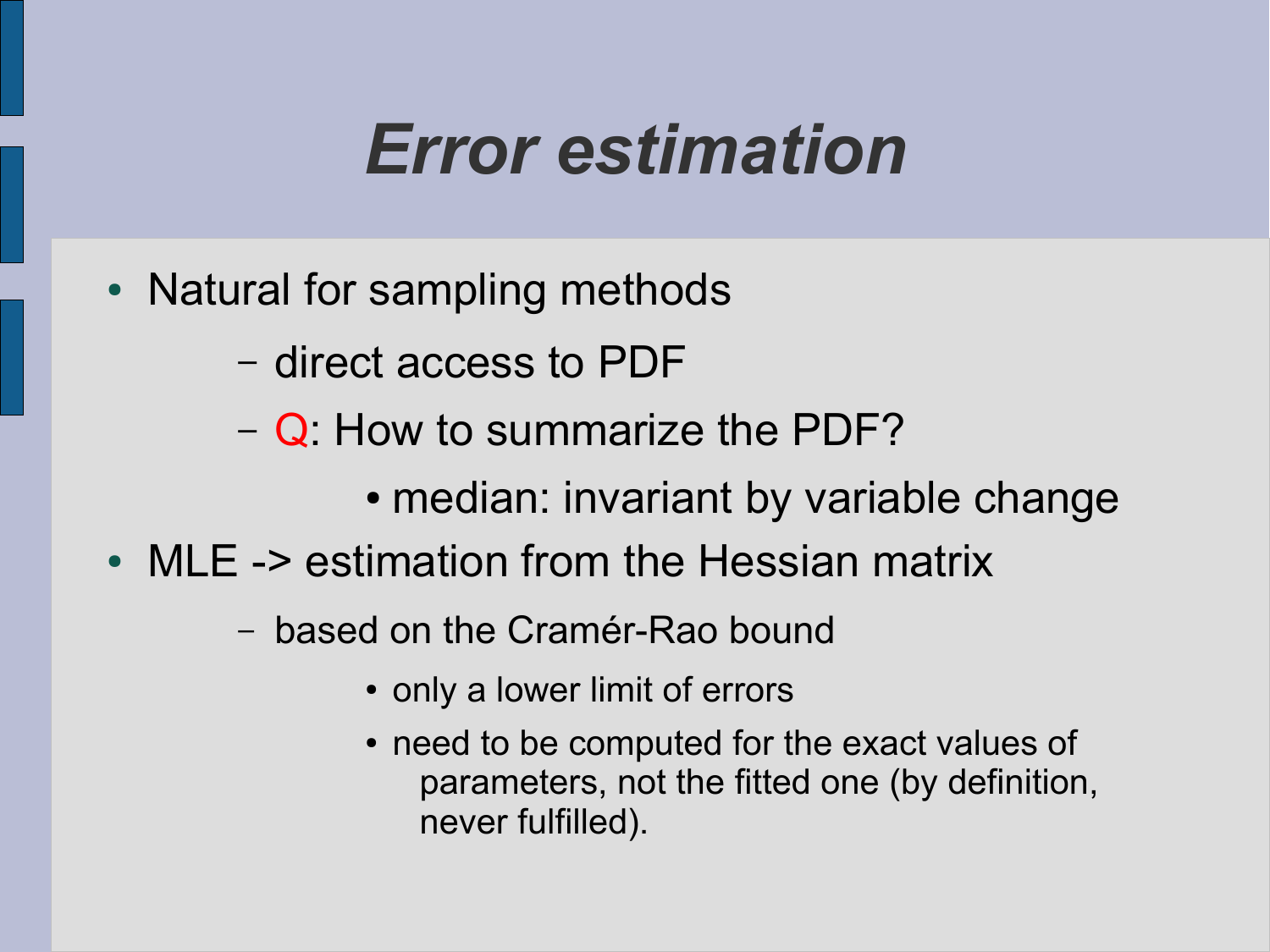#### *Robustness and biases*

- Robustness of the extraction
	- Is a fit relevant? Is it signal?  $Q$ : Which test to be used?
	- Where do we stop extracting modes at low/high freq (both for local and global approaches)
	- What happens at low S/N <- Hans
	- case of multiple maximum
	- Effect of spectral resolution
- **Biases of parameters** 
	- Effect of spectral resolution and S/N
	- Example: extraction of high frequency modes after 3 months and 3 years of kepler data
		- Q: Biases or error underestimations?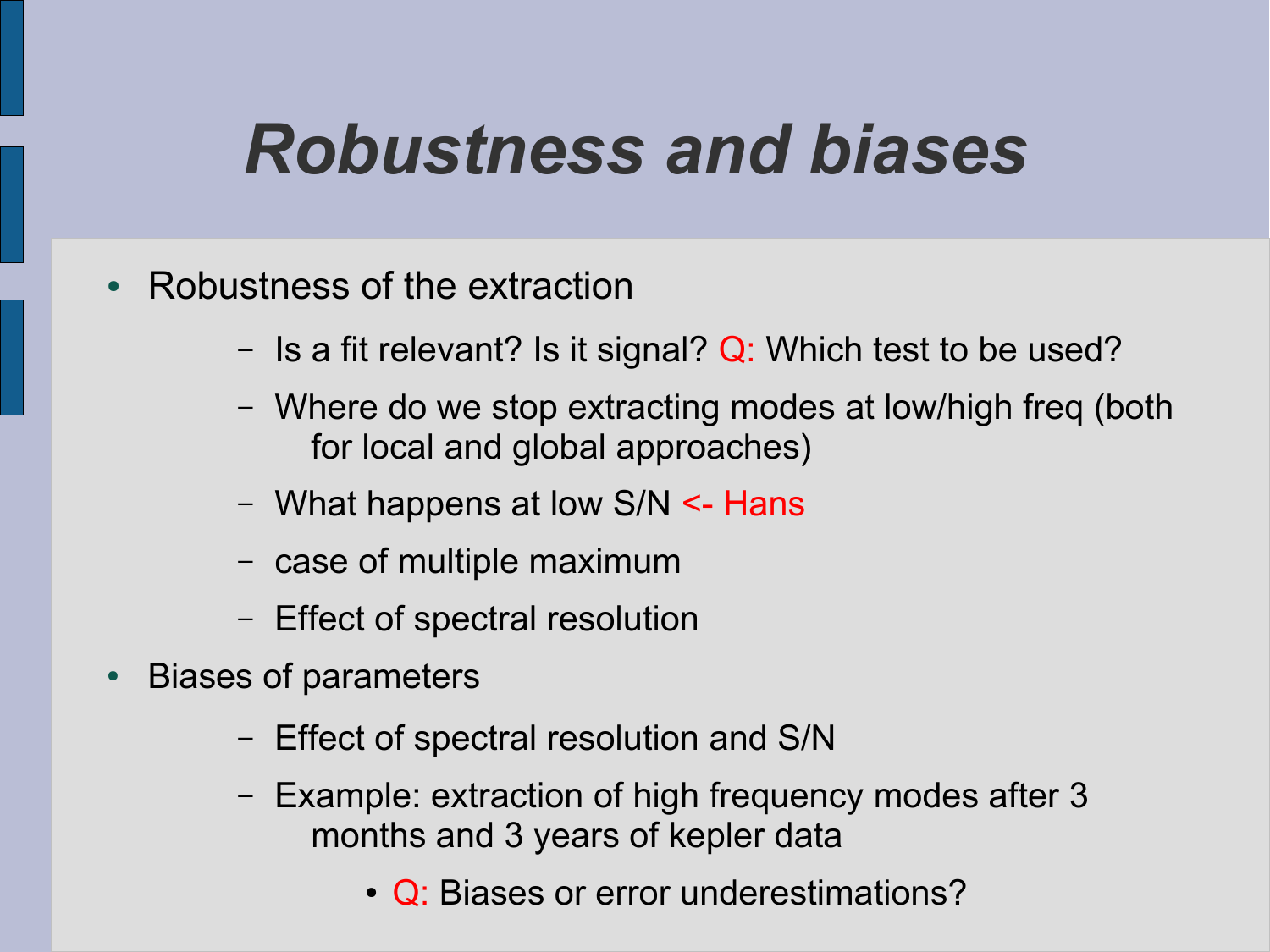#### *Pipelines*

- « *D4.4) Tools to extract low frequency mode frequencies: New techniques to extract low-amplitude signals (p and g) modes [month 36]* »
- « *D5.1) Analysis tools for solar-like oscillators: Analysis tools for application to Kepler, CoRoT, SONG and other bases of asteroseismic datasets, including extraction of convective envelope depths, convective core properties, envelope He abundances (software) [month 36]* »

– First stage this pipeline is peakbagging...

• Q: For which users? For analyzing which stars? Which spectrum model? Which method? Which approaches? Which language?